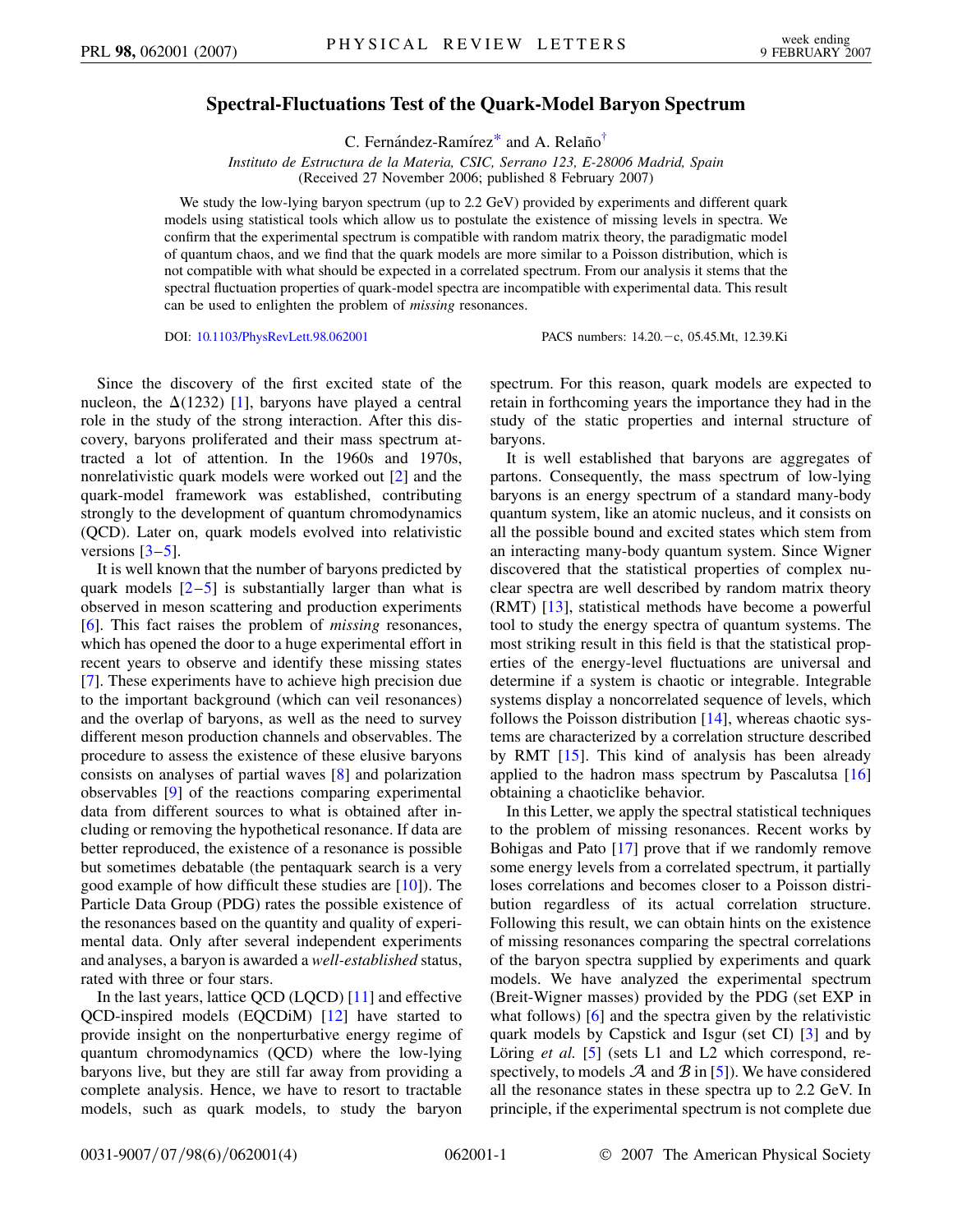<span id="page-1-0"></span>

(a) Experimental values from PDG (set EXP).



(b) Model by Capstick and Isgur (set CI).



(c) Model by Löring *et al.* (set L1).



(d) Model by Löring  $et$  al. (set L2).

FIG. 1. NNSD for the experimental spectrum provided by the PDG data, the model by Capstick and Isgur, and two parametrizations of the model by Löring *et al*. The histogram represents the spacings; the solid line, the Wigner surmise; and the dashed line, the Poisson distribution. The inset shows the function  $F(x)$ in logarithmic scale.

to the absence of some baryons which are not observed but are predicted by quark models, and if we assume that missing resonances are randomly distributed [[18](#page-3-18)], the experimental spectrum should be less correlated than the theoretical ones.

Prior to any statistical analysis we have to accomplish two preliminary tasks. First of all, it is necessary to identify the different symmetries involved in the spectra. If a sequence of levels involves more than one symmetry, its spectral statistics are deflected towards a Poisson distribution (see [[13](#page-3-13),[20](#page-3-19)] for generic reviews and [\[19\]](#page-3-20) for a recent work where the effects of both mixing symmetries and missing levels in the same sequence are surveyed). Hence, it is necessary to extract from the full spectrum sequences of levels involving the same symmetries (quantum numbers) to proceed with the spectral analysis.

In the spectra considered in this Letter, we can identify the following symmetries associated to the baryons: spin, isospin, parity, and strangeness. Strangeness can be dropped due to the assumption of flavor  $SU(3)$  invariance. Therefore, for every statistical analysis, we split all the spectra in sequences where all the levels present the same values of spin, isospin, and parity. For reasons stated below we only account for sequences with three or more levels.

The second preliminary task is the *unfolding* procedure. In any energy-level spectrum, we can split the level density  $\rho(E)$  into a smooth part  $\bar{\rho}(E)$  and a fluctuating part  $\tilde{\rho}(E)$ , with  $\rho(E) = \bar{\rho}(E) + \tilde{\rho}(E)$ . The unfolding procedure allows one to extract the fluctuating part from the level density, removing the smooth component of the spectrum. There are several ways to unfold a spectrum and we choose the simplest one. First, we compute the distance between two consecutive levels,  $S_i = E_{i+1} - E_i$ , and then we rescale  $S_i$  using its average value  $s_i = S_i / \langle S \rangle$  [[21](#page-3-21)]. The resulting quantities are called nearest neighbor spacings (NNS). This procedure undergoes some problems, especially in the long-range correlation analysis [\[22\]](#page-3-22), but it is suitable for the kind of analysis of our concern in this Letter.

From the NNS we obtain one of the most relevant quantities in spectral statistical analysis: the nearest neighbor spacing distribution (NNSD). The NNSD follows the Poisson distribution  $P(s) = \exp(-s)$  if the spectrum is integrable (noncorrelated) [[14](#page-3-14)], but it follows the Wigner surmise  $P(s) = \frac{\pi s}{2} \exp(-\frac{\pi s^2}{4})$ , which stems from RMT, for a chaotic (correlated) spectrum [\[15\]](#page-3-15). For our purpose here, it is enough to consider that the less (more) correlated the sequence of levels is, the closer to the Poisson (Wigner) distribution the NNSD is.

In order to obtain a significative result we have calculated the NNSD,  $P(s)$ , for each one of the four different spectra we survey: EXP, CI, L1, and L2. We account for all the sequences  $\{s_i\}_X$ , where *X* stands for the quantum numbers which identify each sequence [[23](#page-3-23)]. Set EXP has 70 energy levels distributed in 15 sequences; set CI, 145 levels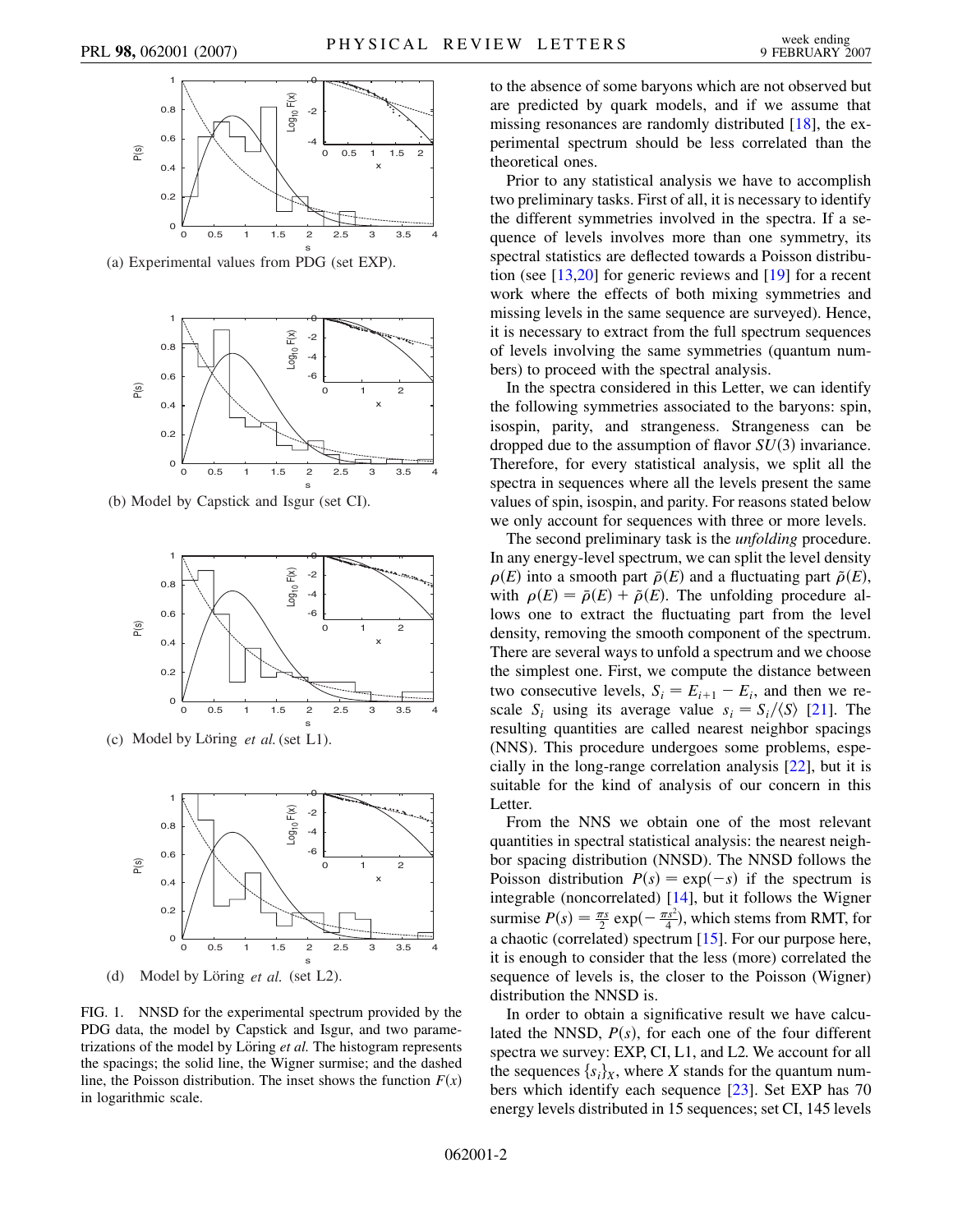and 19 sequences; set L1, 142 levels and 21 sequences; and set L2, 104 levels and 19 sequences.

We also have evaluated the function

$$
F(x) = 1 - \int_0^x ds P(s),
$$
 (1)

which is related to the accumulated NNSD and allows a better study of the tail of the distribution.

Results are depicted in Fig. [1](#page-1-0). The experimental spectrum is closer to the Wigner surmise than to the Poisson distribution (in good agreement with what Pascalutsa obtains in  $[16]$ ). On the other hand, the three theoretical spectra are quite close to the Poisson distribution, so that they are less correlated than the experimental spectrum. These results are opposite to what is expected from an experimental spectrum spoiled by missing resonances. If the experimental spectrum is not complete due to missing states, it has to be closer to the Poisson distribution than the theoretical ones.

However, there is one subtle objection to our analysis regarding the unfolding procedure which has to be considered in detail. As we have pointed before, the unfolding has to be performed independently for each  $\{s_i\}_X$  sequence. This entails that, at least in some cases, we have worked with very short sequences of levels. In such cases, the unfolding procedure could give rise to misleading results if it makes the spacings  $s_i$  spuriously closer to  $s_i \approx 1$ , shifting the NNSD far away from the Poisson distribution and bringing it to the Wigner surmise (roughly centered at  $s = 1$ ). As an extreme example, let us see what happens to a sequence of two levels after the unfolding. In this case, we only have  $S_1 = E_2 - E_1$ , and, therefore,  $s_1 =$  $S_1/\langle S \rangle = 1$ . This is the reason why we have included only sequences with three or more levels in our analysis. Moreover, since the experimental sequences are shorter than the theoretical ones, they can be more affected by this problem, spoiling the direct comparison we have made above. Therefore, to reach a final conclusion it is mandatory to perform an improved analysis.

To elucidate whether the unfolding procedure can give rise to misleading results, we have accomplished a more sophisticated analysis of the NNSD. Since the unfolding could yield different effects on experimental and theoretical spectra, we have avoided a direct comparison among them. Instead, we have built four Poisson-like and four RMT-like reference spectra, each of them optimized to study each one of the four sets of data (EXP, CI, L1, and L2). We have proceeded in the following way for every set. For each sequence  $\{s_i\}_X$  of a given spectrum we have built two equivalent reference sequences  $\{s_i'\}_X$  with the same length, one RMT-like and another Poisson-like. In doing so, we start from one long RMT-like spectrum and one long Poisson-like spectrum. We divide each spectrum in as many subsequences as sets with the same quantum numbers the spectrum under consideration has, each one with its appropriate length. Next, we unfold each reference sequence independently and calculate the NNSD for each set. Finally, we compare each spectrum obtained directly from the experimental data (EXP) and the quark models (CI, L1, and L2) to the two *ad hoc* built-up RMT-like and Poisson-like reference spectra. In this way, each reference spectra is distorted by the unfolding in the same way as sets EXP, CI, L1, and L2 are. Consequently, we can verify whether their correlations are true or spurious due to the unfolding.

To obtain significative results, we have performed the Kolmogorov-Smirnov distribution test [[24](#page-3-24)] in each case. As null hypothesis we have chosen that the studied NNSD coincides with the *ad hoc* built-up reference Poisson-like or RMT-like distributions, against the hypothesis that both distributions are different. In Table I we summarize our results. We observe that all the spectra emerging from the three theoretical models are incompatible with RMT, whereas the experimental one seems to be closer to the Wigner surmise than to the Poisson distribution. Set L2 provides a result that seems to be incompatible with both Poisson and RMT behaviors. From panel (d) in Fig. [1](#page-1-0) it stems that the probability to observe spacings closer to zero are higher than for a Poisson distribution. Hence, the deviation from a Wigner surmise is even larger than from a Poisson distribution.

These results, together with those shown in Fig. [1](#page-1-0), point out that the experimental spectrum is more correlated than the three theoretical ones. Following the work of Bohigas and Pato [[17](#page-3-17)], we can say that this is incompatible with the usual statement that there are missing resonances in the experimental spectrum which are included in the theoretical models. Moreover, the Hamiltonians used in such models do not describe the statistical properties of the experimental spectrum; they rather correspond to an integrable system while the experimental spectrum is close to a chaotic system. Hence, quark models, as they are presently built, may not be suitable to reproduce the low-lying baryon spectrum, and, therefore, to predict the existence of missing resonances.

On the other hand, it is important to notice that quark models assume triality (three-quark states), while QCD allows non-three-quark states such as pentaquarks and hybrid baryons (excited glue). Therefore, according to QCD degrees of freedom, the spectrum which is obtained within quark models cannot be complete. Consequently, the NNSD of any quark model (whatever the interacting

TABLE I. Probability to obtain, under the null hypothesis, a value of the Kolmogorov-Smirnov test statistic as extreme as that observed.

| Spectrum   | EXP  | C.                   | LЛ                   |                      |
|------------|------|----------------------|----------------------|----------------------|
| Poisson    | 0.25 | 0.44                 | 0.37                 | 0.10                 |
| <b>RMT</b> | 0.56 | $4.5 \times 10^{-5}$ | $1.3 \times 10^{-4}$ | $6.5 \times 10^{-3}$ |